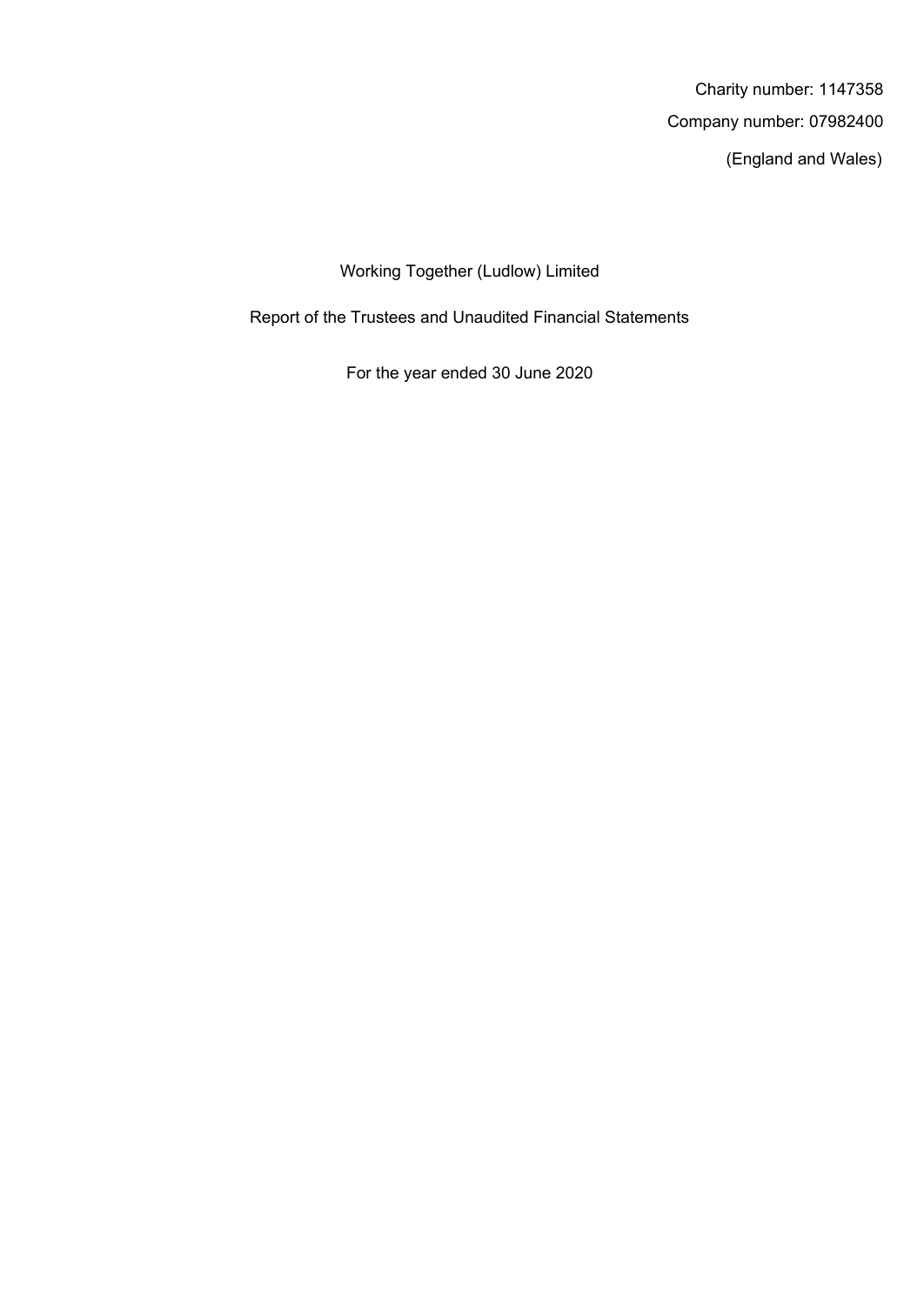# For the year ended 30 June 2020 Working Together (Ludlow) Limited Contents Page

| Report of the Trustees                        | 1 to 4  |
|-----------------------------------------------|---------|
| Independent Examiner's Report to the Trustees | 5       |
| <b>Statement of Financial Activities</b>      | 6       |
| <b>Statement of Financial Position</b>        | 7       |
| Notes to the Financial Statements             | 8 to 15 |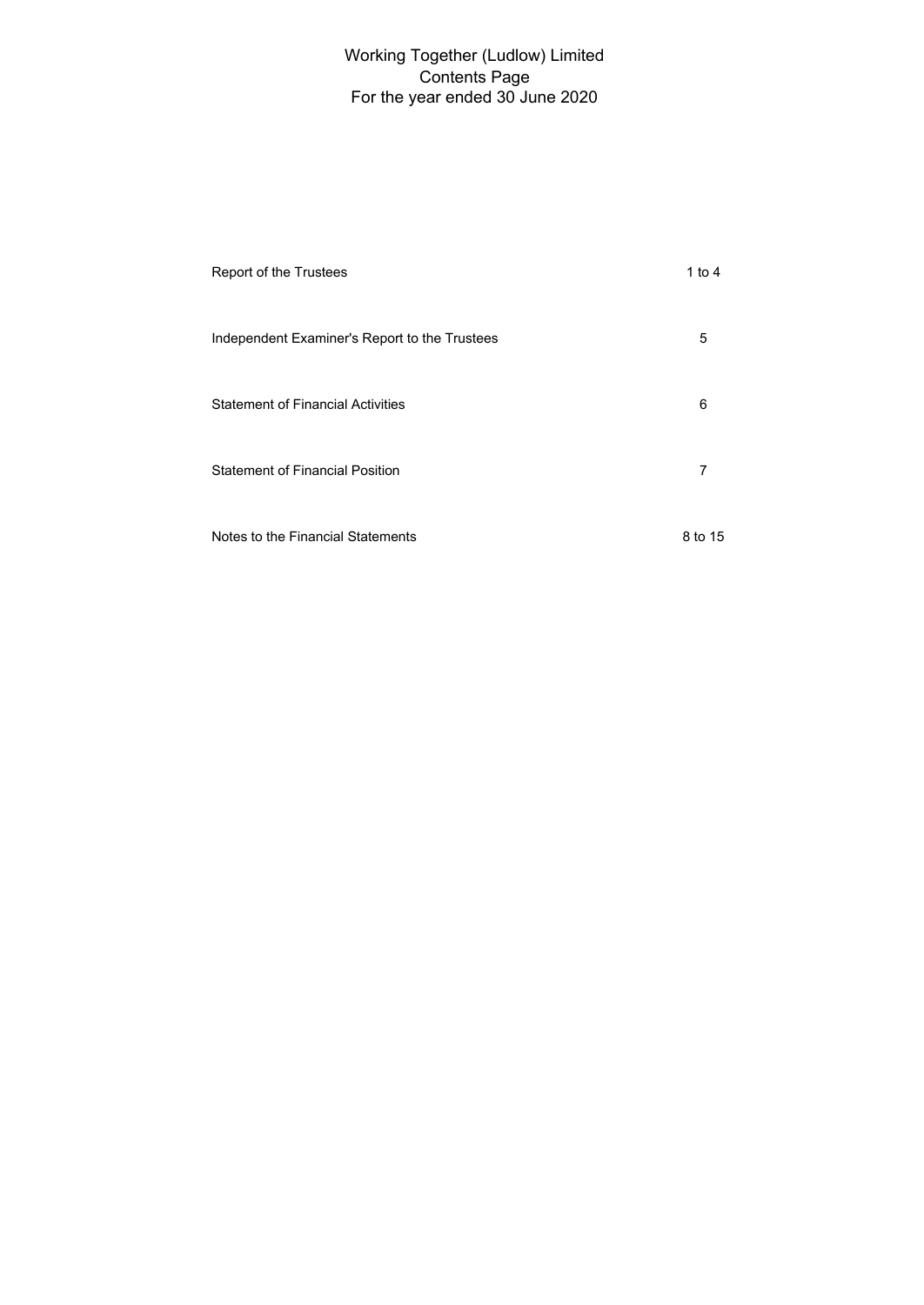## For the year ended 30 June 2020 Working Together (Ludlow) Limited Report of the Trustees

The Trustees, who are also directors for the purposes of company law, have pleasure in presenting their report and the financial statements for the charitable company for the year ended 30 June 2020. The Trustees have adopted the provisions of Accounting and Reporting by Charities: Statement of Recommended Practice applicable to charities preparing their accounts in accordance with the Financial Reporting Standard applicable in the UK and the Republic of Ireland (FRS 102) (effective 1 January 2019).

#### **OBJECTIVES AND ACTIVITIES**

#### **Objectives and aims**

Working Together is a charity supporting people with learning disbilities and difficulties. We offer supportive opportunities for adults and young people aged 11 + and promote the positive role people with learning disbilities can play in the local community.

Our aims are to foster a welcoming, loving and supporting environment to:

- promote happiness, good health and wellbeing;
- · encourage a strong sense of belonging;
- develop a stimulating and creative work and social environment;
- encourage all to develop their own skills and talents;
- do what we can as well as we can;
- · create an environment where all are valued, appreciated and included;
- encourage the inclusion of people with learning disabilities in all aspects of community life

#### **Statement on public benefit**

Working Together (Ludlow) Limited's charitable purpose is enshrined in its objectives and delivers public benefit through the work it performs in delivering these objectives.

The trustees have considered the Charity Commision's guidance on public benefit, including the guidance 'public benefit: running a charity (PB2)'.

#### **Volunteers**

The Trustees are very grateful to the commitment and dedication given by the volunteers through this year. Without their time, energy and enthusiasm, generosity and support Working Together would not have been able to function. Our volunteers support the staff team and our members at our daytime activities, Youth Club, Diversity, Sewing Bee and Writers' Club. As a result of the Pandemic we have not been able to welcome as many volunteers since March as usual, but their support and commitment to the charity remains extremely important to us.

Sadly, in April, Richard Geuter, Working Together founder and manager for many years, passed away after a long battle with illness. The sad news brought an outpouring of emotion by many, demonstrating the huge respect in which Richard was held by so many people. Everyone at Working Together will contnue to work hard to ensure Richard's legacy continues, for the benefit of adults and young people with learning disabilities, and their families, to offer positive opportunities and to support our Members to live their very best lives in the communities of Ludlow, South Shropshire and north Herefordshire.

#### Key Personnel Changes

We appointed a new Chief Executive, Yvette Thorman, in August 2019, following our Community Fund grant award. Julie Wright, Admin and Finance Officer left us in the autumn and we welcomed Helen Hughes to this role. Andrea Pearce resigned and James Small was offered a permanent contract. Yvette Thorman resigned in February. Nigel Bishop was appointed Interim Manager in March 2020. Lisa McCourt resigned from Diversity in April due to other work commitments. Our staff team has worked tirelessly through the Pandemic, switching to remote phone and digital support to all our members during full lockdown. Once restrictions eased the team worked on a viable Recovery Plan, for a Covid safe return to the Rockspring Centre. The Trustees would like to express their gratitude to all the staff, who have gone above and beyond, to seek to ensure support all our members and their families through some very challenging times in 2020.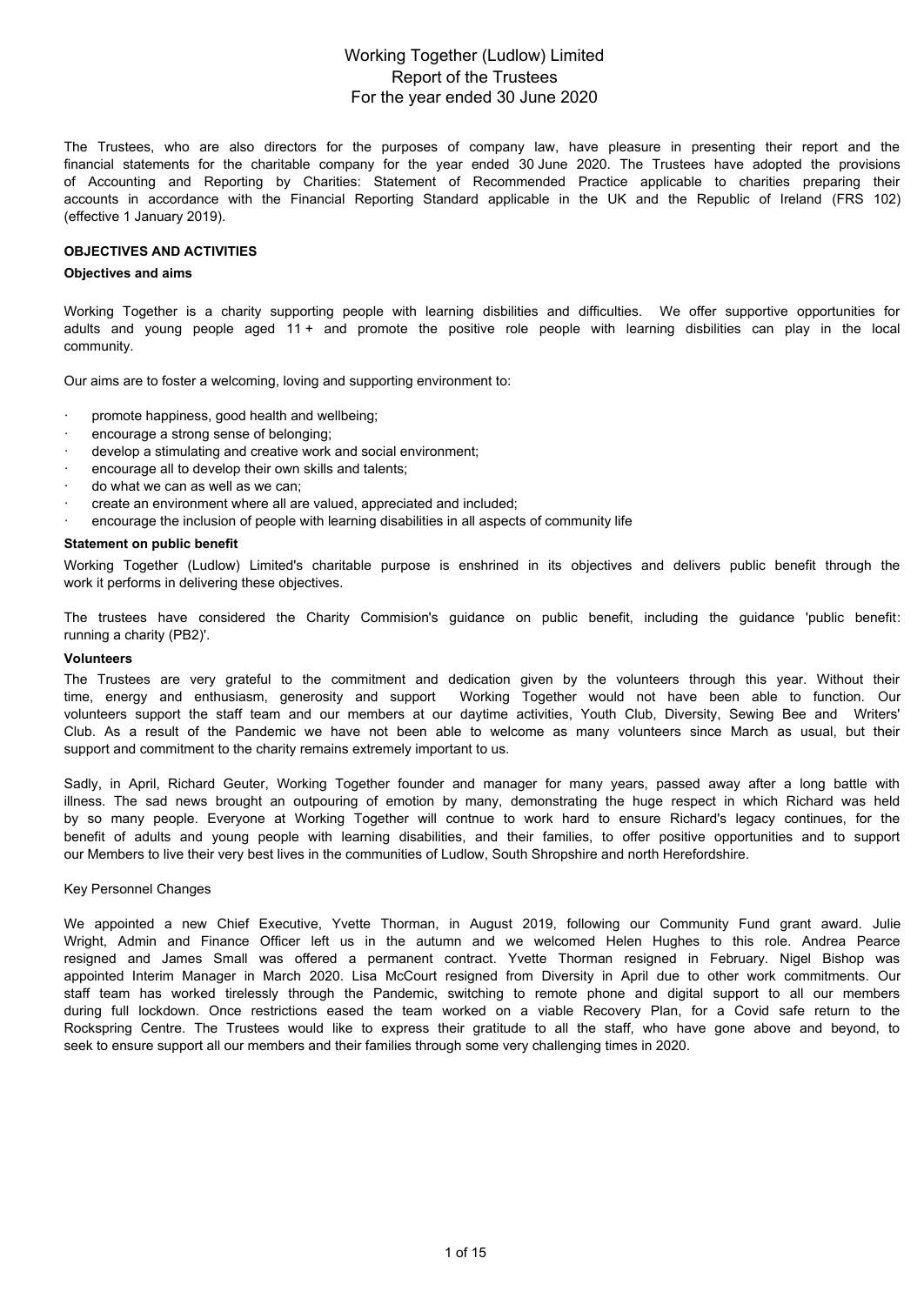# For the year ended 30 June 2020 Working Together (Ludlow) Limited Report of the Trustees Continued

## **ACHIEVEMENTS AND PERFORMANCE**

#### **Significant activities**

Working Together has continued to promote a positive image of the role that people with learning disabilities and difficulties can play in the wider community. Our Members are well-known, liked and respected throughout the local area. During 2019 we built on the successful move to the Rockspring Centre following the closure of Fish Street Café. This move, together with a growing membership and the Community Fund grant will underpin a sustainable future for Working Together. During 2019/2020 we have delivered day activities for up to eight members a day, four days a week. Both Youth Club and Diversity have also moved to the Rockspring Centre, delivering a comprehensive weekly programme of positive opportunities and activities from our new home. Pre-Covid the new premises enabled us to still offer a small café to continue our focus on cooking, independent living skills and healthy eating. Supporters and customers were able to drop-in and enjoy a snack. Our food delivery service and occasional event catering were also proving popular.

The Rockspring Centre offers:

- A place for people to have lunch, coffee and cakes
- A skills training centre for our members
- A supported working environment
- Arts and crafts workspace
- A social club and safe haven
- · A friendly meeting point for supporters, Members and volunteers

The outside space at Rockspring offers gardening activities, outside seating areas, pizza oven and barbeque facilities. All our activities provide opportunities for our Members to learn independence, life and social skills, and with support to maintain and progress work based programmes.

All of the food produced at Working Together is prepared with the help and input of our Members with learning disabilities and difficulties. Our staff team and volunteers support Members to prepare, cook and serve each other and customers to the café. They are also involved in the compliance management of food hygiene such as the opening and closing procedures, fridge and freezer temperature monitoring etc.

Social and Activity Projects including Youth Club, Diversity, Sewing Bee, Writers and Sports Club:

Youth Club (11-18) - Weekly Youth Club sessions, now held at Rockspring, have included the following activities:

- Food tasting from other cultures
- · Animal encounters
- . Craft sessions
- . Physical activity sessions
- Use of computers
- · Communication games

#### Diversity (18+)

Diversity is for members aged over 18 and includes fortnightly Diversity evenings with social activities based on the interests of Members. Events have included:

- . Games at the Linney
- . Film and food evenings
- . Yoga
- Quiz nights
- . Pizza making evenings

Sewing Bee encourages Members to develop and improve their sewing skills both by hand and using a machine. Writers' Club encourages Members to share their creative writing. Sports Club offers weekly physical activity sessions at Ludlow College. This popular regular program encourages the Members to join in activities such as parachute games, football, volley ball and basketball. They also use gym equipment in the fitness suite.

Everything came to a halt at the end of March 2020, as a result of Covid-19 and lockdown, when we had to close our doors and everyone had to stay at home. Knowing how important Working Together is to its Members the staff team immediately started work on how we could continue contact and support to our Members and their families during a very challenging time. We were able to retain contact with all our Members, using different forms of communication to keep in touch. Some Members happily engaged via digital platforms, others were not wanting to communicate that way but enjoyed regular phone calls. Some of our contacts were individual, some were group based, always endeavouring to offer remote support in the most appropriate way for each individual Member. We increased the frequency of our newsletter, issuing weekly editions, sharing thoughts, information, ideas and experiences. We improved the content on the website, ensuring it was kept up to date, including providing useful links to Coronavirus information and support services for Adults with Learning Disabilities. Trustees met monthly, via Zoom, during lockdown, working closely with the Interim Manager to ensure we continued to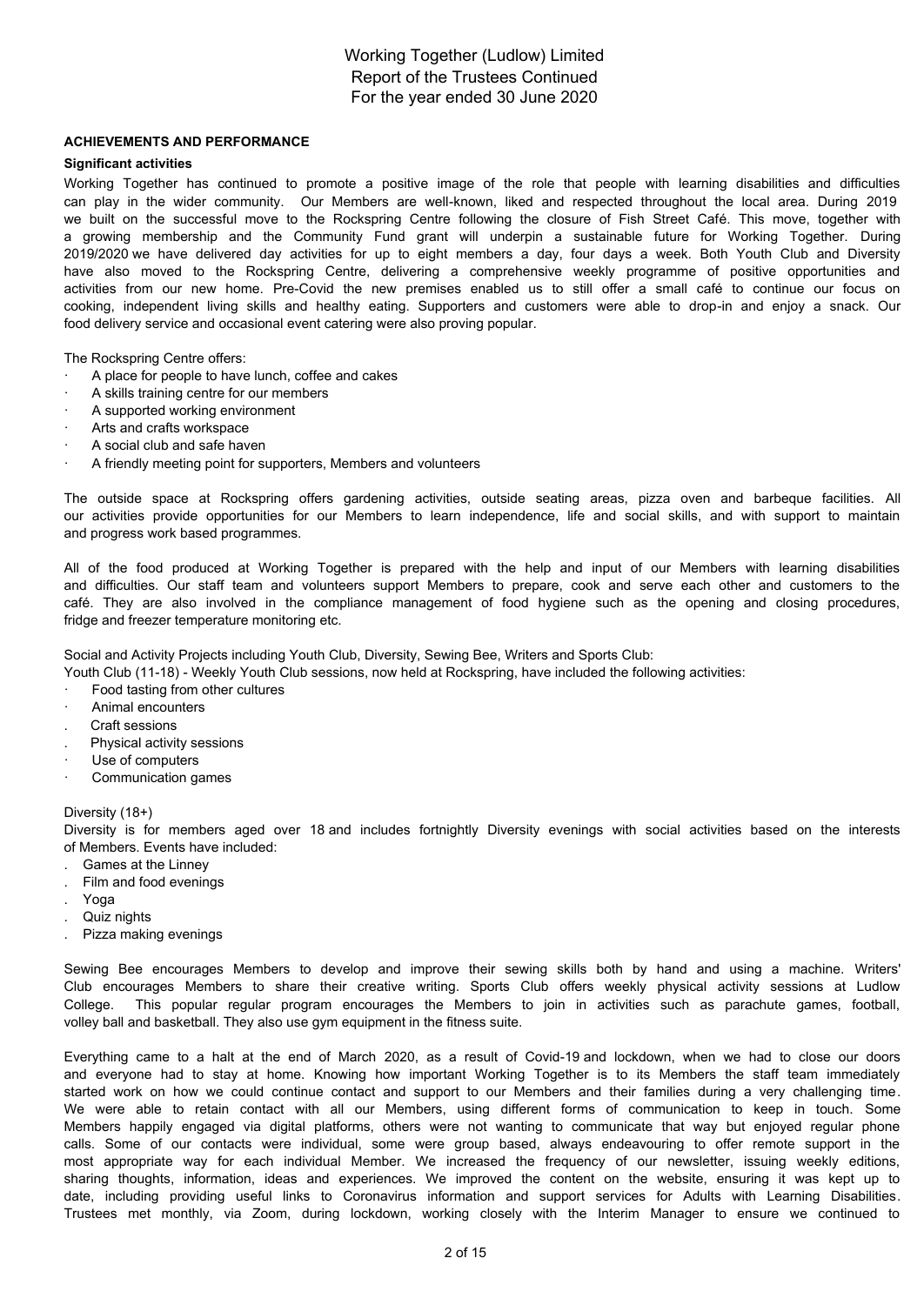# For the year ended 30 June 2020 Working Together (Ludlow) Limited Report of the Trustees Continued

deliver the very best service and support to our Members that we could. This enabled us to move swiftly towards a Recovery Plan and a gradual Covid safe reopening as soon as it was safe, feasible and possible to do so.

### **FINANCIAL REVIEW**

Total receipts for the year were £106,592 of which £68,199 were to unrestricted funds and £38,393 were restricted to specified projects. Income from the charitable activities of food sales was £6,693, down from previous years, which reflects the closure due to Covid for the last 3 months of the financial year. Member income contributed £52,513, an increase of 32% on last year as a result of increased day time attendances in 2019. Donations provided a further £9,225. Grants received included National Lottery Community Fund £27,500; BBC Children in Need £9800; Ludlow Town Council £750 as well as donations from the Millichope Foundation, White Stuff, the Baptist Church and many other valued donors.Total payments for the year were £81,550 of which £57,688 was spent on wages. The excess of payments over receipts was £25,042, which allows £64,456 to be carried forward into next year.

#### **Reserves**

It is our policy to try to maintain a balance of unrestricted funds which equates to at least 6 months' unrestricted payments. This is equivalent to just over £40,700. It is held to smooth out fluctuations in cash flow and to meet emergencies. The balance on unrestricted funds at the year end of £59,799, means that the charity has achieved this target for 2019/20. The Trustees will continue to keep close management of the finances during what are extremely challenging economic times.

#### **Going concern**

Given the challenges of 2020 the financial position of the Charity remains sound. Despite being unable to increase income levels in line with our Business Plan, by increasing our Membership and the number of Members attending daytime activities; and despite being unable to increase sales through our café and outreach food delivery service as a result of Covid closure, we have been able to maintain sufficient income levels to meet expenditure, underpinned by our year 1 grant from the National Lottery Community Fund.

#### **STRUCTURE, GOVERNANCE AND MANAGEMENT**

#### **Governing document**

Working Together (Ludlow) Limited is a company limited by guarantee, registered in England and Wales and is governed by its Memorandum and Articles of Association.

The company's registered address is the same as its principal address.

It is registered as a charity with the Charity Commission.

#### **Recruitment and appointment of trustees**

Each new trustee receives an induction from the Chairman and the Chief Executive (Co-ordinator). DBS checks are carried out on

trustees if they are actively involved in service activity within the organisation.

#### **REFERENCE AND ADMINISTRATIVE INFORMATION**

| <b>Name of Charity</b>             | Working Together (Ludlow) Limited |  |  |
|------------------------------------|-----------------------------------|--|--|
| <b>Charity registration number</b> | 1147358                           |  |  |
| Company registration number        | 07982400                          |  |  |
| <b>Principal address</b>           | Rockspring Centre                 |  |  |
|                                    | Sandford Road                     |  |  |
|                                    | Ludlow                            |  |  |
|                                    | SY8 1SX                           |  |  |

#### **Trustees**

The trustees and officers serving during the year and since the year end were as follows:

Mrs Nicola North - Chair from AGM 2019 Mrs Roma Jackson - Chair to AGM 2019 Ms Susanna Grunsell Mrs Emily Moseley Mr Simon Lambourne Mrs Louise Anton (Appointed: 30 September 2019)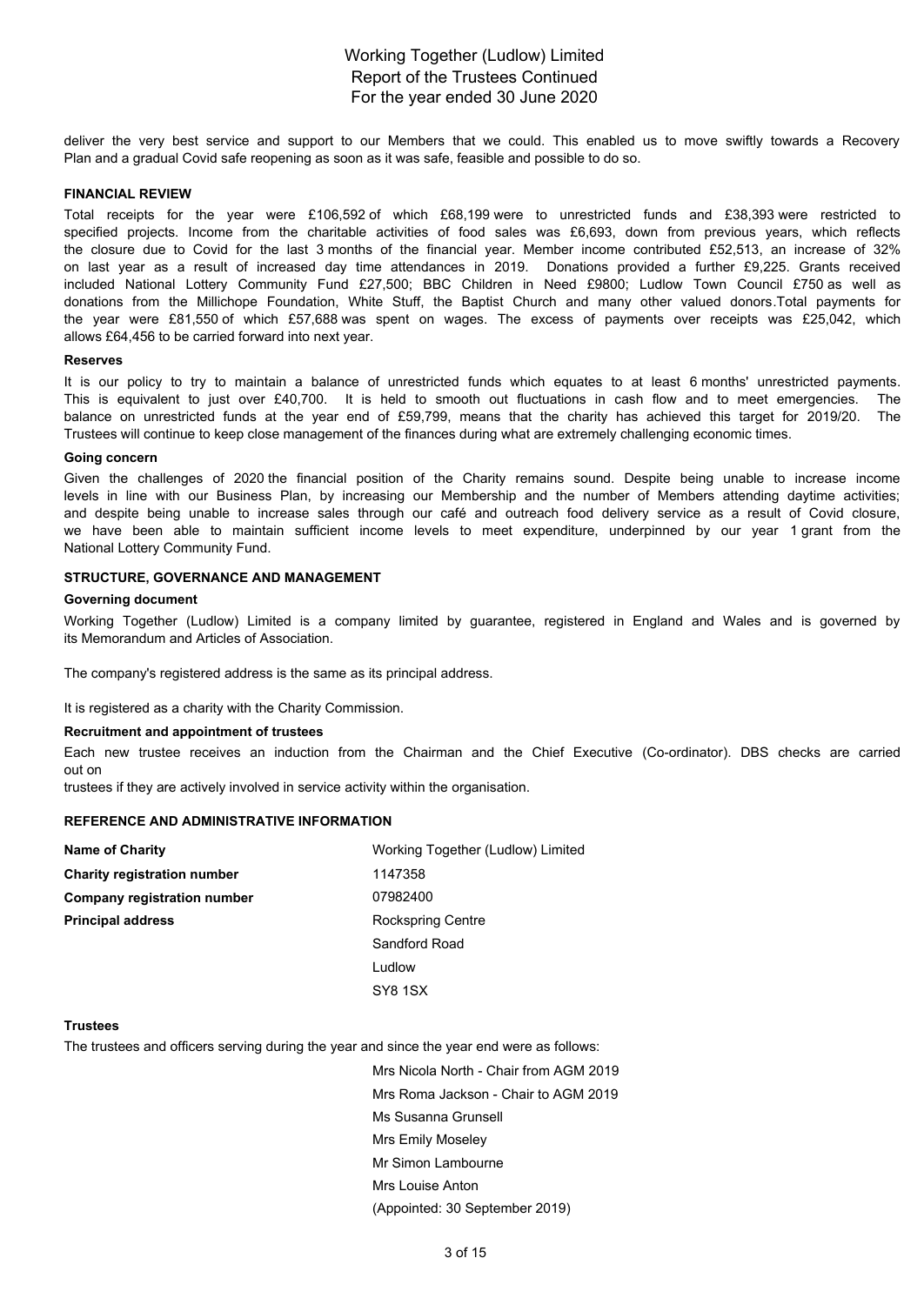# For the year ended 30 June 2020 Working Together (Ludlow) Limited Report of the Trustees Continued

Mr Julian Crombleholme (Appointed: 01 September 2019) Mrs Alison Holman (Appointed: 01 September 2019) Mr Michael Beazley MBE (Appointed: 24 June 2020) Mr Nicholas Cooke (Appointed: 24 June 2020) Mrs Sarah Jones (Appointed: 24 June 2020) **Senior management Nigel Bishop Independent examiners** JJ Accounts Limited Redroofs Berrington Road Tenbury Wells WR15 8EN **Bankers** Lloyds Bank plc Broad Street Ludlow SY8 1NQ

Approved by the Board of Trustees and signed on its behalf by

.............................................................................

24 November 2020

Mrs Nicola North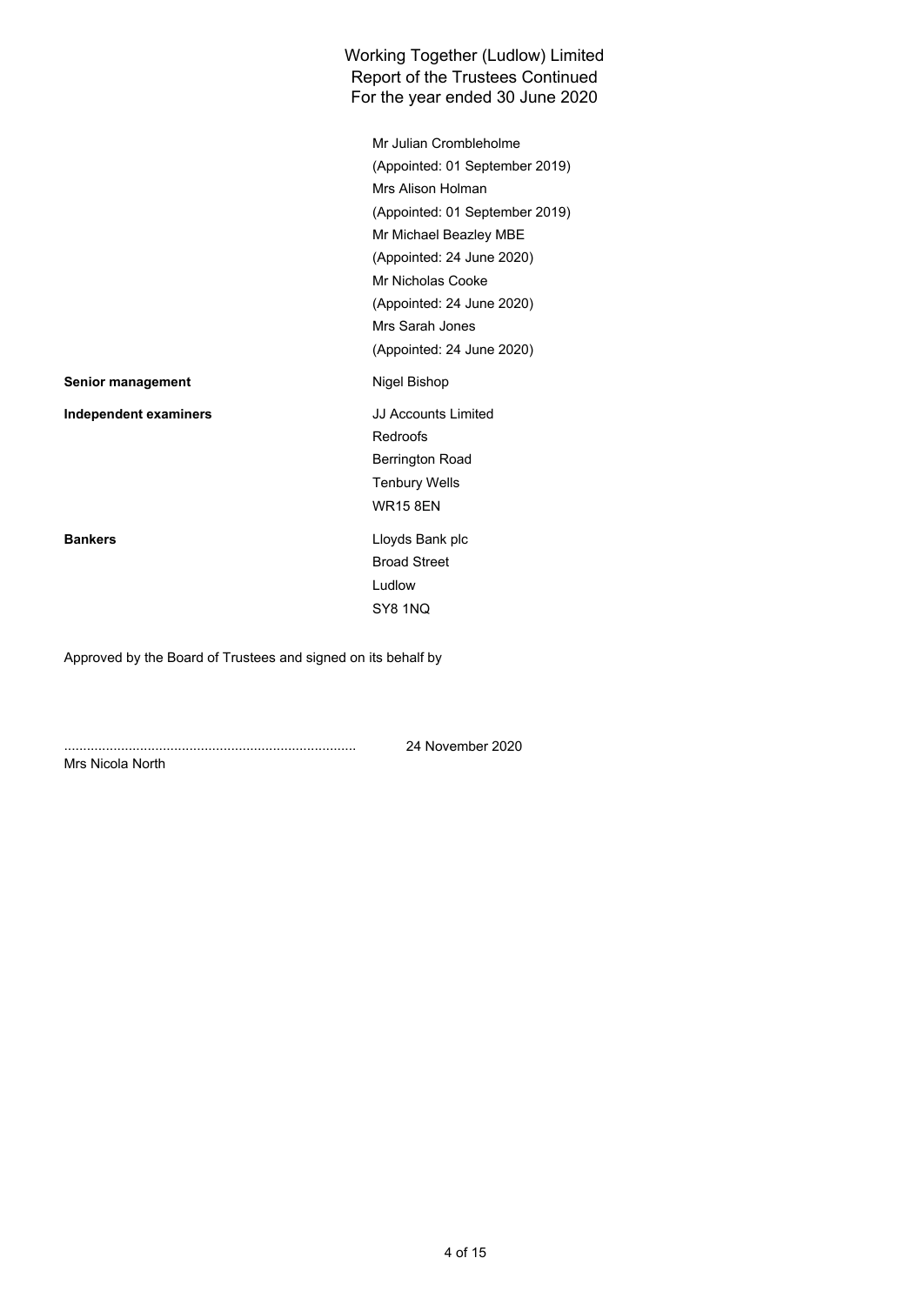## For the year ended 30 June 2020 Working Together (Ludlow) Limited Independent Examiners Report to the Trustees

I report to the trustees on my examination of the accounts of the charitable company for the year ended 30 June 2020.

### **Responsibilities and basis of report**

As the charity Trustees, who are also directors for the purposes of company law, are responsible for the preparation of the accounts in accordance with the requirements of the Companies Act 2006 ('the 2006 Act').

Having satisfied myself that the accounts of the Company are not required to be audited under Part 16 of the 2006 Act and are eligible for independent examination, I report in respect of my examination of your charity's accounts carried out under section 145 of the Charities Act 2011 ('the 2011 Act'). In carrying out my examination I have followed the Directions given by the Charity Commission under section 145(5)(b) of the 2011 Act.

#### **Independent examiners statement**

I have completed my examination. I confirm that no matters have come to my attention in connection with the examination giving me cause to believe that in any material respect:

1. accounting records were not kept in respect of the Company as required by section 386 of the 2006 Act; or

2. the accounts do not accord with those records; or

3. the accounts do not comply with the requirements of section 396 of the 2006 Act other than any requirement that the accounts give a 'true and fair view' which is not a matter considered as part of an independent examination; or 4. the accounts have not been prepared in accordance with the methods and principles of the Statement of Recommended Practice for accounting and reporting by charities applicable to charities preparing their accounts in accordance with the Financial Reporting Standard applicable in the UK and Republic of Ireland (FRS 102).

I have no concerns and have come across no other matters in connection with the examination to which attention should be drawn in this report in order to enable a proper understanding of the accounts to be reached.

JJ Accounts Limited

Redroofs Berrington Road Tenbury Wells WR15 8EN

24 November 2020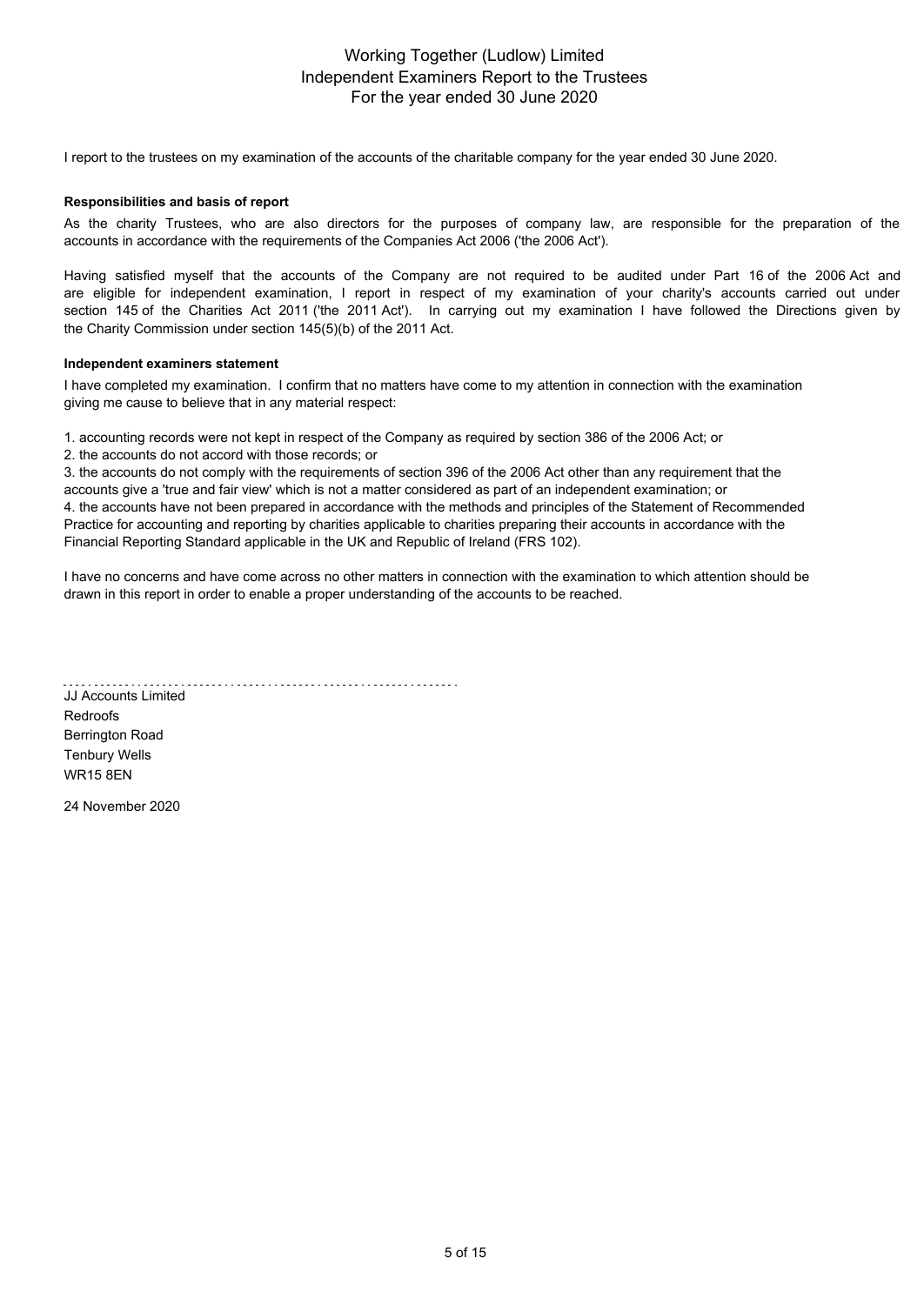# For the year ended 30 June 2020 Working Together (Ludlow) Limited Statement of Financial Activities (including Income and Expenditure Account)

|                                                          | <b>Notes</b> | <b>Unrestricted</b><br>funds | <b>Restricted</b><br>funds | 2020      | 2019      |
|----------------------------------------------------------|--------------|------------------------------|----------------------------|-----------|-----------|
|                                                          |              | £                            | £                          | £         | £         |
| Income and endowments from:                              |              |                              |                            |           |           |
| Donations and legacies                                   | 2            | 10,086                       | 37,300                     | 47,386    | 25,621    |
| Charitable activities                                    | 3            |                              |                            |           |           |
| Daytime activities                                       |              | 57,049                       |                            | 57,049    | 46,445    |
| Social and Active Projects -<br>Youth Club and Diversity |              | 1,064                        | 1,093                      | 2,157     | 3,678     |
| <b>Total</b>                                             |              | 68,199                       | 38,393                     | 106,592   | 75,744    |
| <b>Expenditure on:</b>                                   |              |                              |                            |           |           |
| Charitable activities                                    | 4/5          |                              |                            |           |           |
| Daytime activities                                       |              | (43, 264)                    |                            | (43, 264) | (49, 573) |
| Social and Active Projects -<br>Youth Club and Diversity |              | (1,604)                      | (9, 182)                   | (10, 786) | (11, 511) |
| <b>Community Fund</b>                                    |              |                              | (27, 500)                  | (27, 500) |           |
| Total                                                    |              | (44, 868)                    | (36, 682)                  | (81, 550) | (61, 084) |
| Net income                                               |              | 23,331                       | 1,711                      | 25,042    | 14,660    |
| <b>Reconciliation of funds</b>                           |              |                              |                            |           |           |
| Total funds brought forward                              |              | 36,468                       | 2,946                      | 39,414    | 24,754    |
| <b>Total funds carried forward</b>                       |              | 59,799                       | 4,657                      | 64,456    | 39,414    |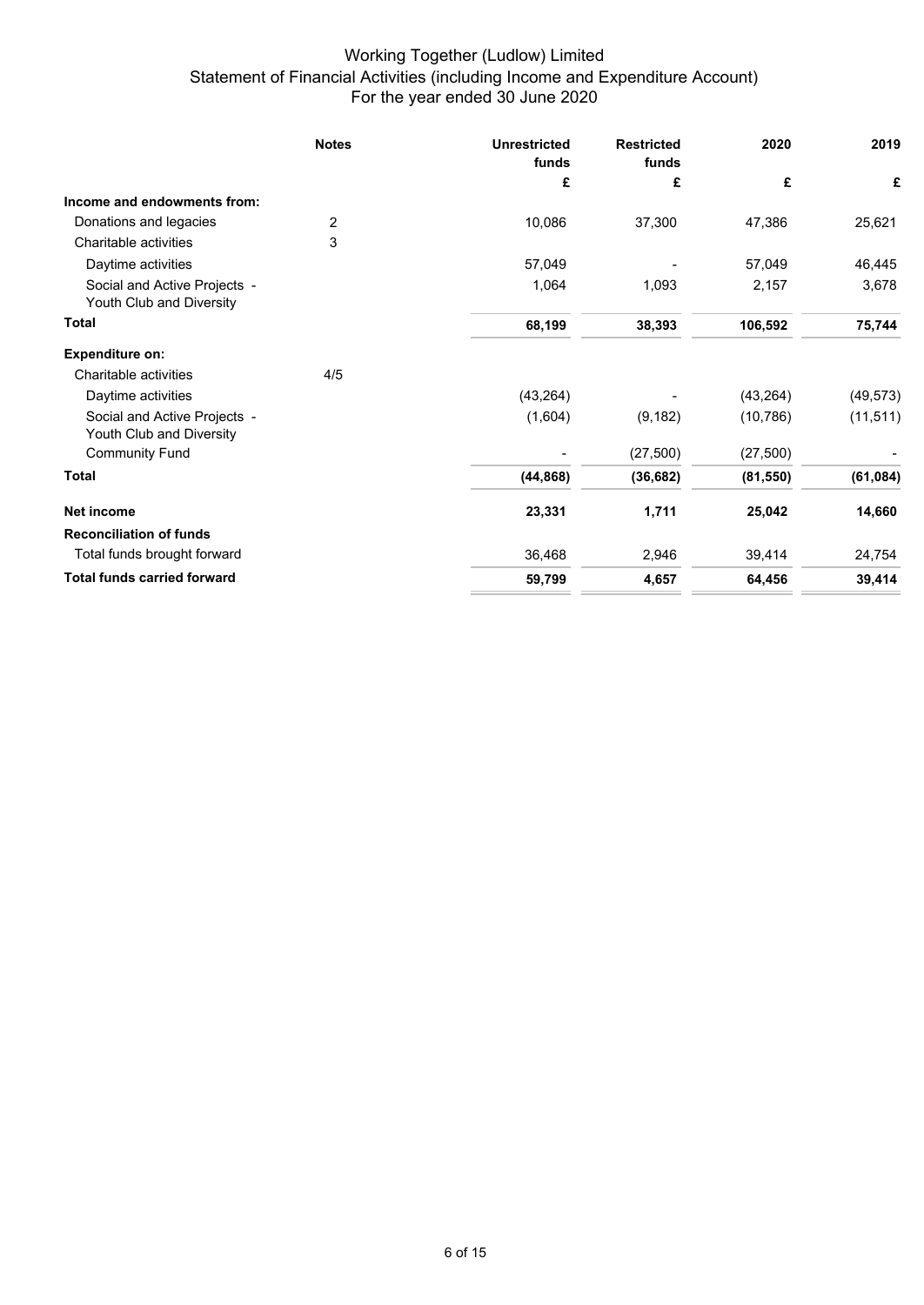# As at 30 June 2020 Working Together (Ludlow) Limited Statement of Financial Position

|                                                | <b>Notes</b> | 2020      | 2019      |
|------------------------------------------------|--------------|-----------|-----------|
|                                                |              | £         | £         |
| <b>Fixed assets</b>                            |              |           |           |
| Tangible assets                                | 9            | 2,171     | 2,146     |
|                                                |              | 2,171     | 2,146     |
| <b>Current assets</b>                          |              |           |           |
| Debtors                                        | 10           | 1,808     | 4,432     |
| Cash at bank and in hand                       |              | 75,448    | 48,321    |
|                                                |              | 77,256    | 52,753    |
| Creditors: amounts falling due within one year | 11           | (14, 971) | (15, 485) |
| <b>Net current assets</b>                      |              | 62,285    | 37,268    |
| <b>Total assets less current liabilities</b>   |              | 64,456    | 39,414    |
| <b>Net assets</b>                              |              | 64,456    | 39,414    |
| The funds of the charity                       |              |           |           |
| Restricted income funds                        | 12           | 4,657     | 2,946     |
| Unrestricted income funds                      | 12           | 59,799    | 36,468    |
| <b>Total funds</b>                             |              | 64,456    | 39,414    |

For the year ended 30 June 2020 the company was entitled to exemption from audit under section 477 of the Companies Act 2006 relating to small companies.

- The members have not required the company to obtain an audit of its accounts for the year in question in accordance with section 476,
- The trustees acknowledge their responsibilities for complying with the requirements of the Act with respect to accounting records and the preparation of accounts. These accounts have been prepared in accordance with the provisions applicable to companies subject to the small companies' regime.

The financial statements were approved and authorised for issue by the Board and signed on its behalf by:

Mrs Nicola North

**Trustee** 

24 November 2020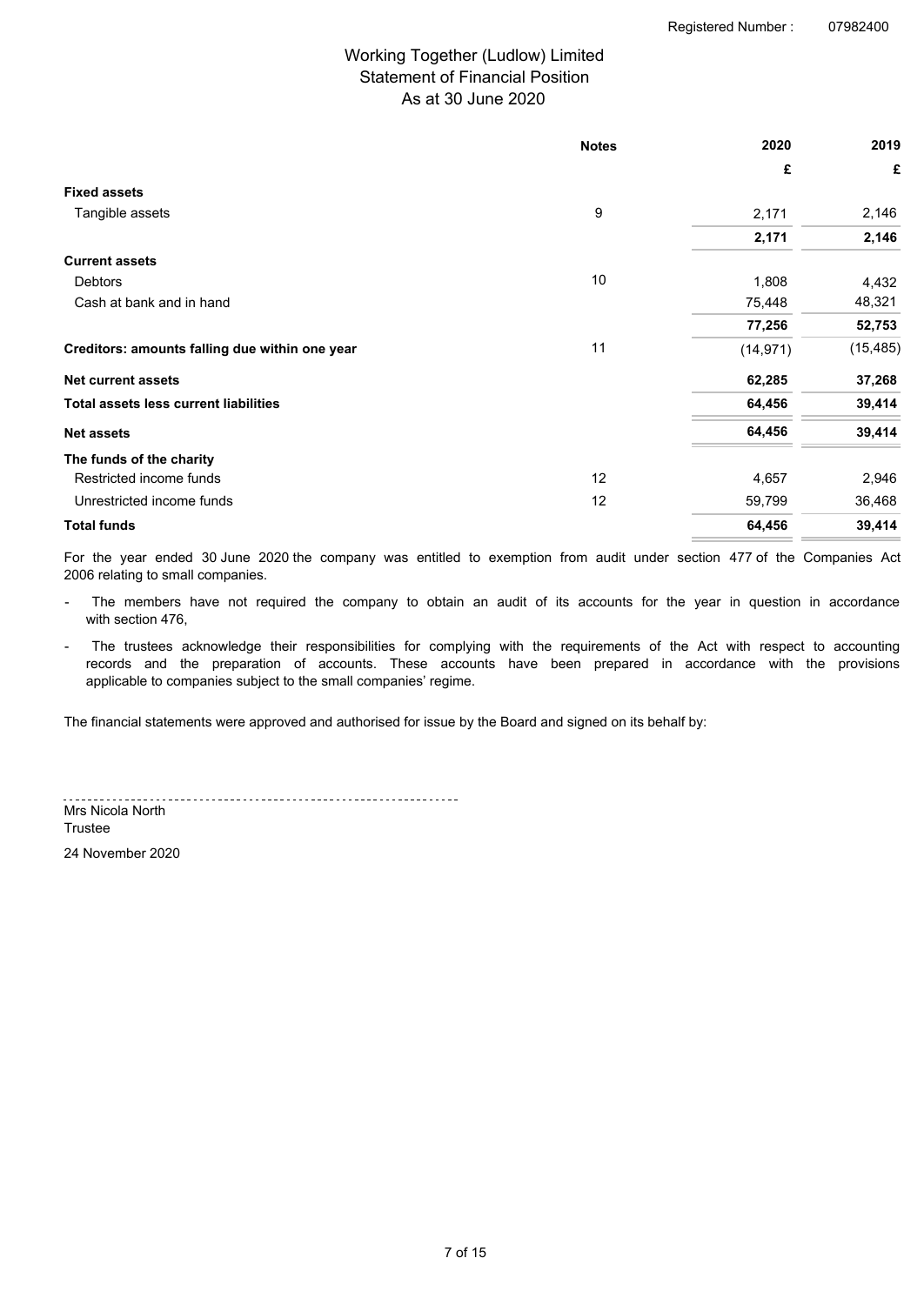### **1. Accounting Policies**

#### **Basis of accounting**

The financial statements have been prepared under the historical cost convention, except for investments which are included at market value and the revaluation of certain fixed assets and in accordance with the Charities SORP (FRS 102) 'Accounting and Reporting by Charities: Statement of Recommended Practice applicable to charities preparing their accounts in accordance with the Financial Reporting Standard applicable in the UK and Republic of Ireland (FRS 102) (effective 1 January 2019)', Financial Reporting Standard 102 the Financial Reporting Standard applicable in the UK and Republic of Ireland (FRS 102), and the Companies Act 2006.

Working Together (Ludlow) Limited meets the definition of a public benefit entity under FRS 102. Assets and liabilities are initially recognised at historical cost or transaction value unless otherwise stated in the relevant accounting policy note(s).

### **Going concern**

The accounts have been drafted on the basis that the charity is a going concern.

### **Funds**

Funds held by the charity are either

Unrestricted income funds are those funds which can be used in accordance with the charitable objects at the discretion of the trustees.

Restricted funds are those funds donated for use in a particular area or for specific purposes, the use of which is restricted to that area or purpose.

#### **Incoming resources**

All incoming resources are included in the statement of financial activities when the Charity is entitled to the income and the amount can be quantified with reasonable accuracy. The following specific policies are applied to particular categories of income:

Voluntary income including donations, legacies and grants that provide core funding or are of a general nature is recognised where there is entitlement, certainty of receipt and the amount can be measured with sufficient reliability.

Deferred income represents amounts received for future periods and is released to incoming resources in the period for which it has been received. Such income is only deferred when

- the donor specifies that the grant or donation must only be used for future accounting periods; or

- the donor has imposed conditions which must be met before the charity has unconditional entitlement.

Incoming resources from tax reclaims are included in the statement of financial activities when received.

Income derived from events is recognised as earned (that is, as the related goods or services are provided).

Investment income is recognised on a receivable basis.

The value of voluntary help received is not included in the accounts.

#### **Donated services and facilities**

Donated services and facilities are only included in incoming resources (with an equivalent amount in resources expended) where the benefit to the Charity is reasonably quantifiable, measurable and material. The value placed on these resources is the estimated value to the Charity of the service or facility received.

#### **Resources expended**

Liabilities are recognised as resources expended when there is a legal or constructive obligation committing the Charity to the expenditure. All expenditure is accounted for on an accruals basis and has been classified under headings that aggregate all costs related to the category.

Charitable expenditure comprises those costs incurred by the Charity in the delivery of its activities and services for beneficiaries. It includes both costs that can be allocated directly to such activities and those costs of an indirect nature necessary to support them.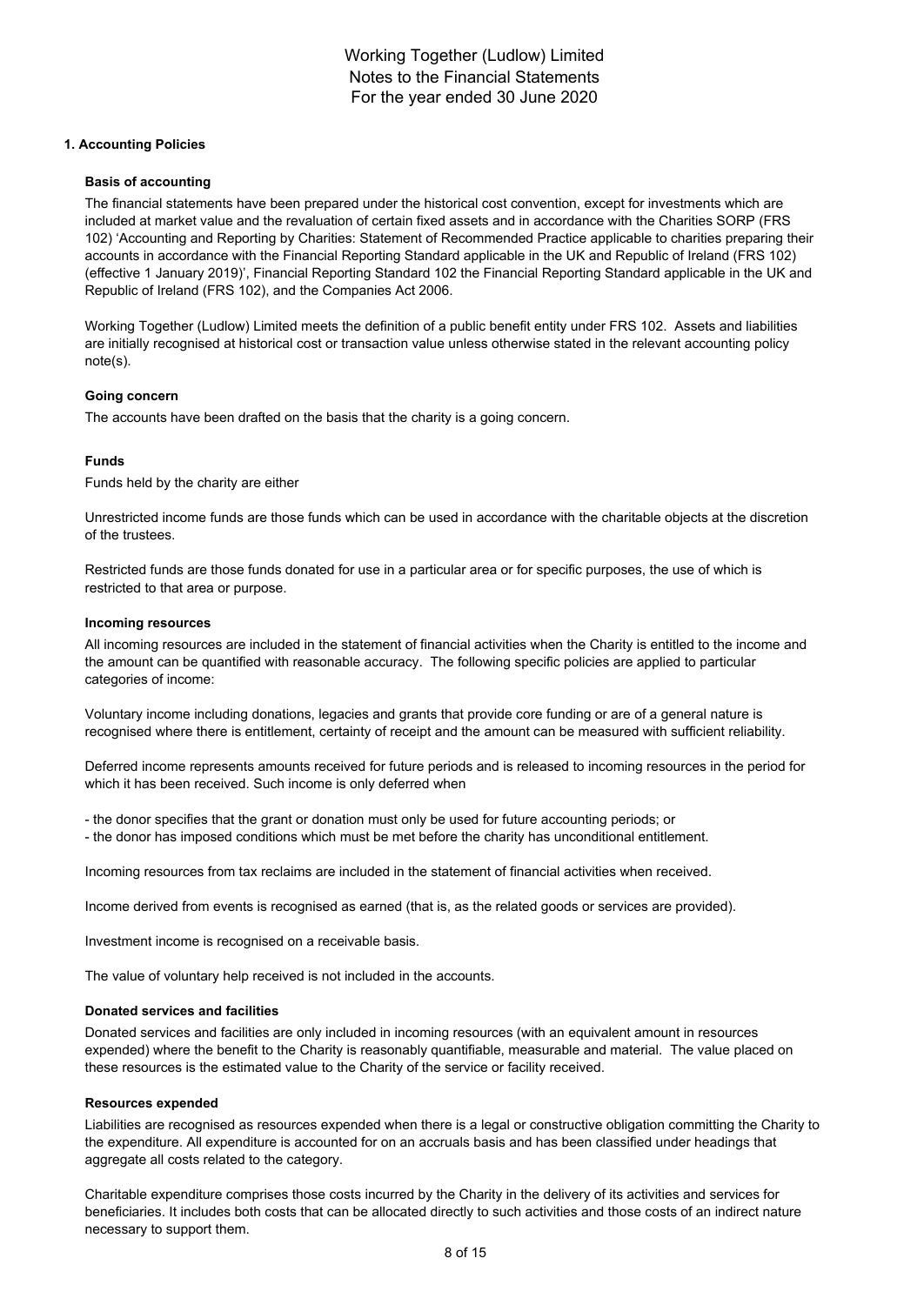## **Charitable activities**

The activities of the Charity are those of developing work skills and providing social and sporting opprtunities for its Members.

## **Support costs**

Support costs include central functions and have been allocated to activity cost categories on a basis consistent with the use of resources, for example allocating staff costs by the time spent and other costs by their usage.

### **Taxation**

The charity is exempt from corporation tax on its charitable activities.

### **Tangible fixed assets**

Tangible fixed assets, other than freehold land, are stated at cost or valuation less depreciation and any provision for impairment. Depreciation is provided at rates calculated to write off the cost or valuation of fixed assets, less their estimated residual value, over their expected useful lives on the following basis:

Plant and machinery 25% per annum on cost

### **2. Income from donations and legacies**

|                        | <b>Unrestricted</b><br>funds | <b>Restricted</b><br>funds | 2020   | 2019   |
|------------------------|------------------------------|----------------------------|--------|--------|
|                        | £                            | £                          | £      | £      |
| Donations received     | 9,225                        | $\overline{\phantom{0}}$   | 9,225  | 15,748 |
| Grants received        | 861                          | 37,300                     | 38,161 | 9,686  |
| Subscriptions received | $\overline{\phantom{0}}$     | -                          |        | 187    |
|                        | 10,086                       | 37,300                     | 47,386 | 25,621 |

### **Analysis of grants received**

|                             | 2020   | 2019   |
|-----------------------------|--------|--------|
|                             | £      | £      |
| <b>BBC Children in Need</b> | 9,800  | 9,686  |
| <b>Community Fund</b>       | 27,500 | $\sim$ |
| <b>HMRC</b> furlough        | 111    | $\sim$ |
| <b>Ludlow Town Council</b>  | 750    | 750    |
|                             | 38,161 | 10,436 |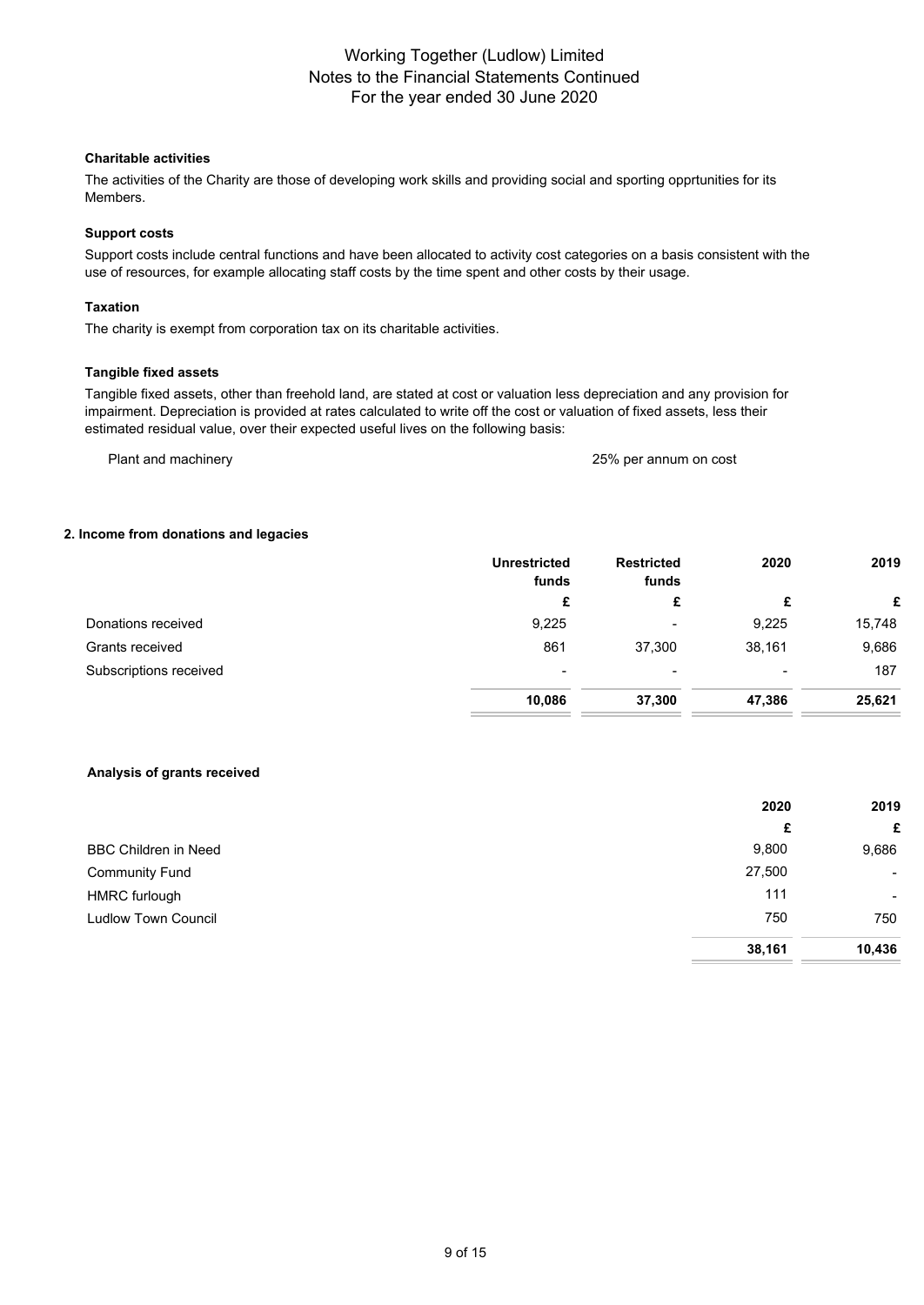## **3. Income from charitable activities**

|                                                          | <b>Unrestricted</b><br>funds | <b>Restricted</b><br>funds | 2020   | 2019   |
|----------------------------------------------------------|------------------------------|----------------------------|--------|--------|
|                                                          | £                            | £                          | £      | £      |
| Daytime activities                                       |                              |                            |        |        |
| Food sales                                               | 6,693                        |                            | 6,693  | 14,285 |
| Members' contributions                                   | 50,356                       |                            | 50,356 | 32,160 |
|                                                          | 57,049                       | $\blacksquare$             | 57,049 | 46,445 |
| Social and Active Projects -<br>Youth Club and Diversity |                              |                            |        |        |
| Members' contributions                                   | 1,064                        | 1,093                      | 2,157  | 3,678  |
|                                                          | 58,113                       | 1,093                      | 59,206 | 50,123 |

## **4. Costs of charitable activities by fund type**

| 2019                     |
|--------------------------|
| £                        |
| 35,716                   |
| 11,511                   |
| $\overline{\phantom{0}}$ |
| 13,857                   |
| 61,084                   |
|                          |

## **5. Costs of charitable activities by activity type**

|                                                          | <b>Activities</b><br>undertaken<br>directly | <b>Support</b><br>costs | 2020   | 2019                     |
|----------------------------------------------------------|---------------------------------------------|-------------------------|--------|--------------------------|
|                                                          | £                                           | £                       | £      | £                        |
| <b>Support costs</b>                                     |                                             |                         |        |                          |
| Daytime activities                                       | 42,626                                      | 638                     | 43,264 | 49,573                   |
| Social and Active Projects -<br>Youth Club and Diversity | 9,695                                       | 1,091                   | 10,786 | 11,511                   |
| <b>Community Fund</b>                                    | 19,160                                      | 8,340                   | 27,500 | $\overline{\phantom{0}}$ |
|                                                          | 71,481                                      | 10,069                  | 81,550 | 61,084                   |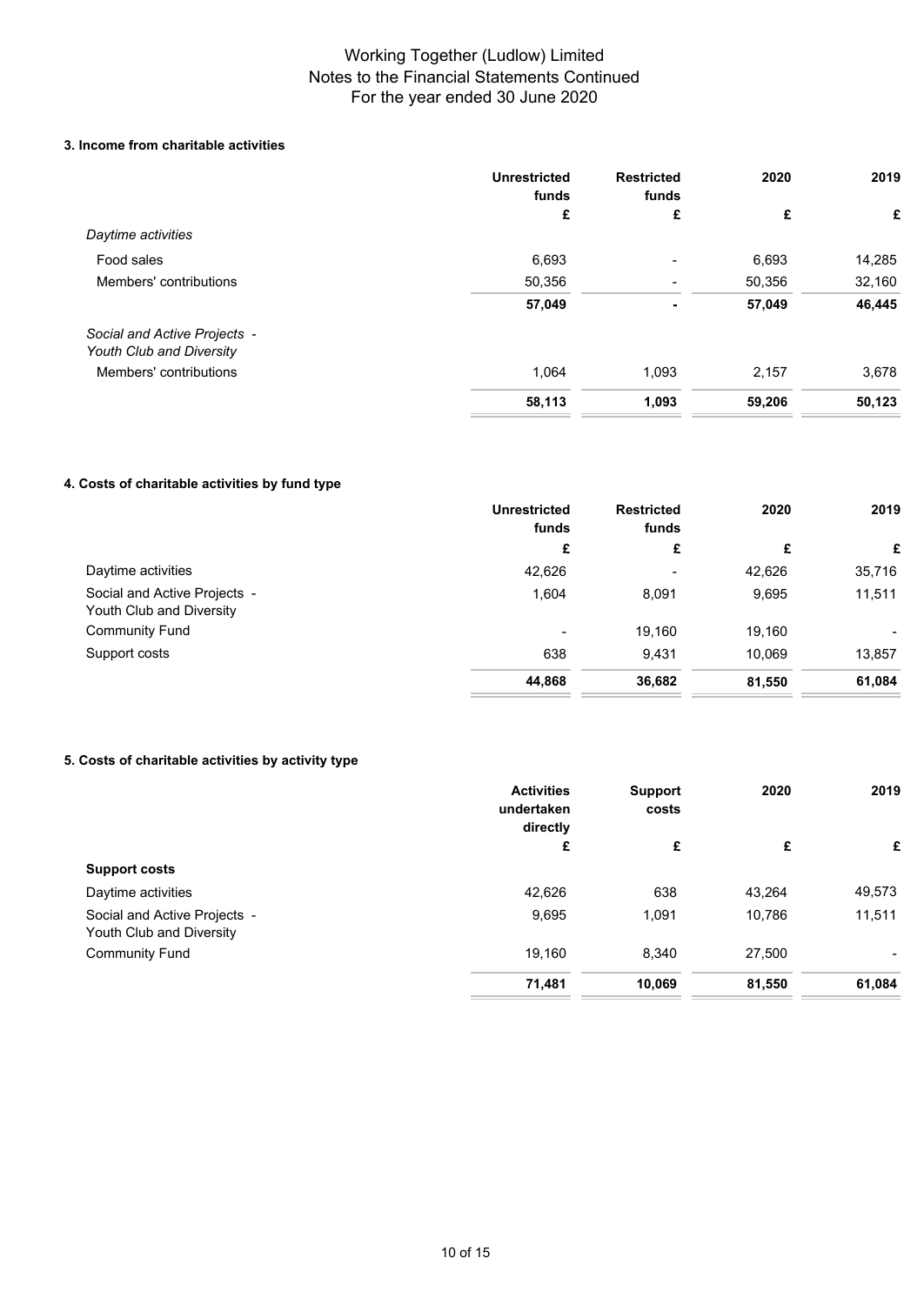## **6. Analysis of support costs**

|                            | <b>Daytime</b><br>activities | Social and<br><b>Active</b><br>Projects -<br><b>Youth Club</b><br>and Diversity | <b>Community</b><br><b>Fund</b> | 2020   | 2019   |
|----------------------------|------------------------------|---------------------------------------------------------------------------------|---------------------------------|--------|--------|
|                            | £                            | £                                                                               | £                               | £      | £      |
| Administration             | 451                          | 383                                                                             | 293                             | 1,127  | 1,722  |
| Premises                   |                              |                                                                                 | 4,841                           | 4,841  | 8,879  |
| Publicity                  |                              | 348                                                                             |                                 | 348    |        |
| Insurance                  |                              | 216                                                                             | 432                             | 648    | 901    |
| Subscriptions              | 92                           | 144                                                                             | 8                               | 244    |        |
| Repairs and<br>maintenance |                              |                                                                                 | 523                             | 523    | 1,260  |
| Governance costs           | 95                           |                                                                                 | 2,243                           | 2,338  | 1,095  |
|                            | 638                          | 1,091                                                                           | 8,340                           | 10,069 | 13,857 |

### **7. Staff costs**

Total staff costs for the year ended 30 June 2020 were:

|                    | 2020   | 2019   |
|--------------------|--------|--------|
|                    | £      | £      |
| Salaries and wages | 56,992 | 32,833 |
| Pension costs      | 695    | 683    |
|                    | 57,688 | 33,516 |
|                    |        |        |

|                       | 2020 | 2019                     |
|-----------------------|------|--------------------------|
| <b>Community Fund</b> |      | $\overline{\phantom{a}}$ |
| Daytime Activities    | 5    | $\overline{7}$           |
| Diversity             | າ    | 3                        |
| Youth Club            | 3    | $\mathbf{3}$             |
|                       | 11   | 13                       |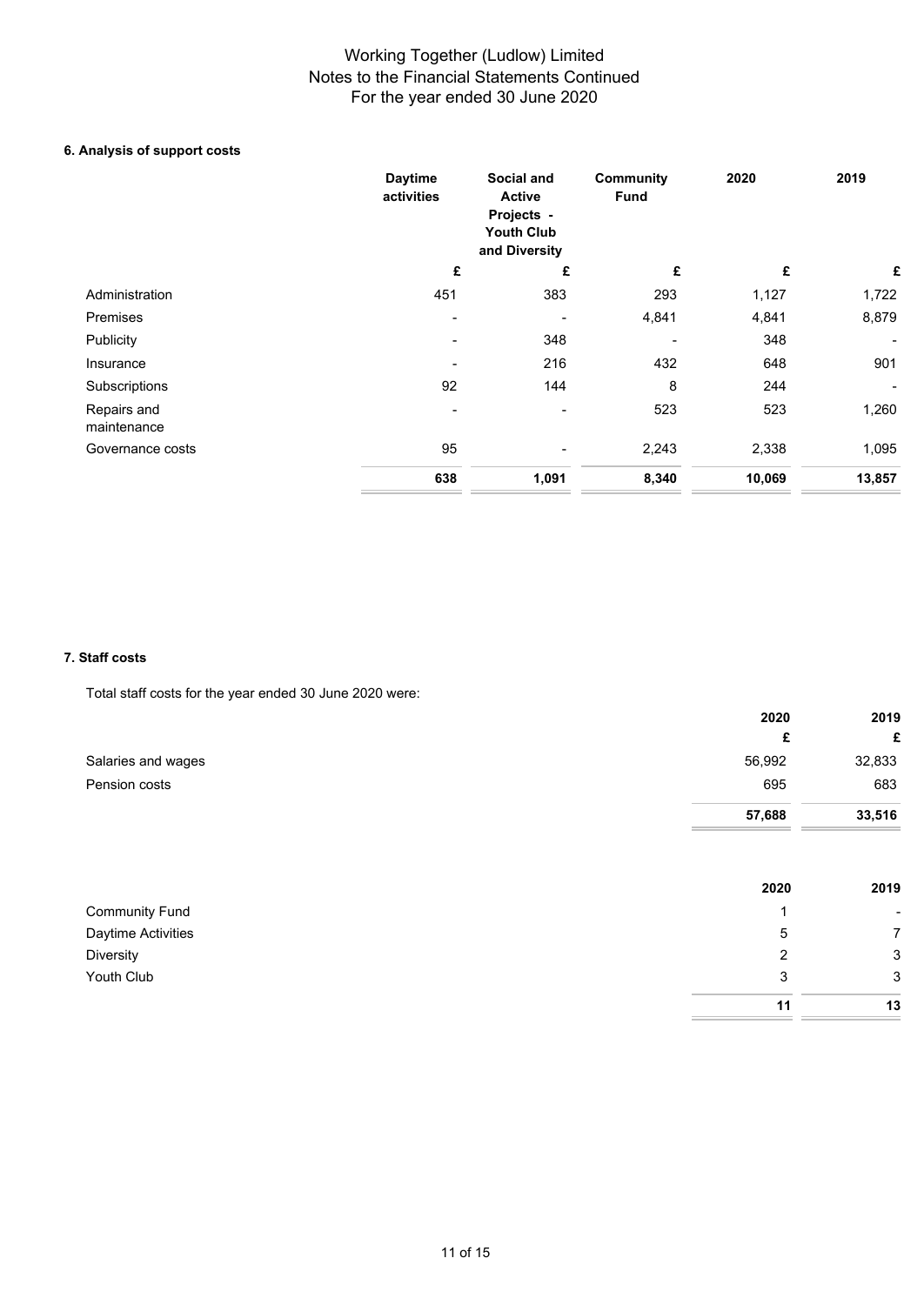## **8. Comparative for the Statement of Financial Activities**

| <b>Unrestricted</b><br>funds | <b>Restricted</b><br>funds | 2019      |
|------------------------------|----------------------------|-----------|
| £                            | £                          | £         |
|                              |                            |           |
| 15,748                       | 9,873                      | 25,621    |
| 49,400                       | 723                        | 50,123    |
| 65,148                       | 10,596                     | 75,744    |
|                              |                            |           |
| (52,996)                     | (8,088)                    | (61, 084) |
| (52, 996)                    | (8,088)                    | (61, 084) |
| 6,912                        | (6, 912)                   |           |
| 19,064                       | (4, 404)                   | 14,660    |
|                              |                            |           |
| 17,404                       | 7,350                      | 24,754    |
| 36,468                       | 2,946                      | 39,414    |
|                              |                            |           |

## **9. Tangible fixed assets**

| <b>Cost or valuation</b> | <b>Plant and</b><br>machinery<br>£ |
|--------------------------|------------------------------------|
| At 01 July 2019          | 3,305                              |
| Additions                | 1,134                              |
| At 30 June 2020          | 4,439                              |
| Depreciation             |                                    |
| At 01 July 2019          | 1,159                              |
| Charge for year          | 1,110                              |
| At 30 June 2020          | 2,268                              |
| Net book values          |                                    |
| At 30 June 2020          | 2,171                              |
| At 30 June 2019          | 2,146                              |

## **10. Debtors**

|                              | 2020  | 2019  |
|------------------------------|-------|-------|
|                              | £     | £     |
| Amounts due within one year: |       |       |
| Other debtors                | 1,808 | 4,432 |
|                              | 1,808 | 4,432 |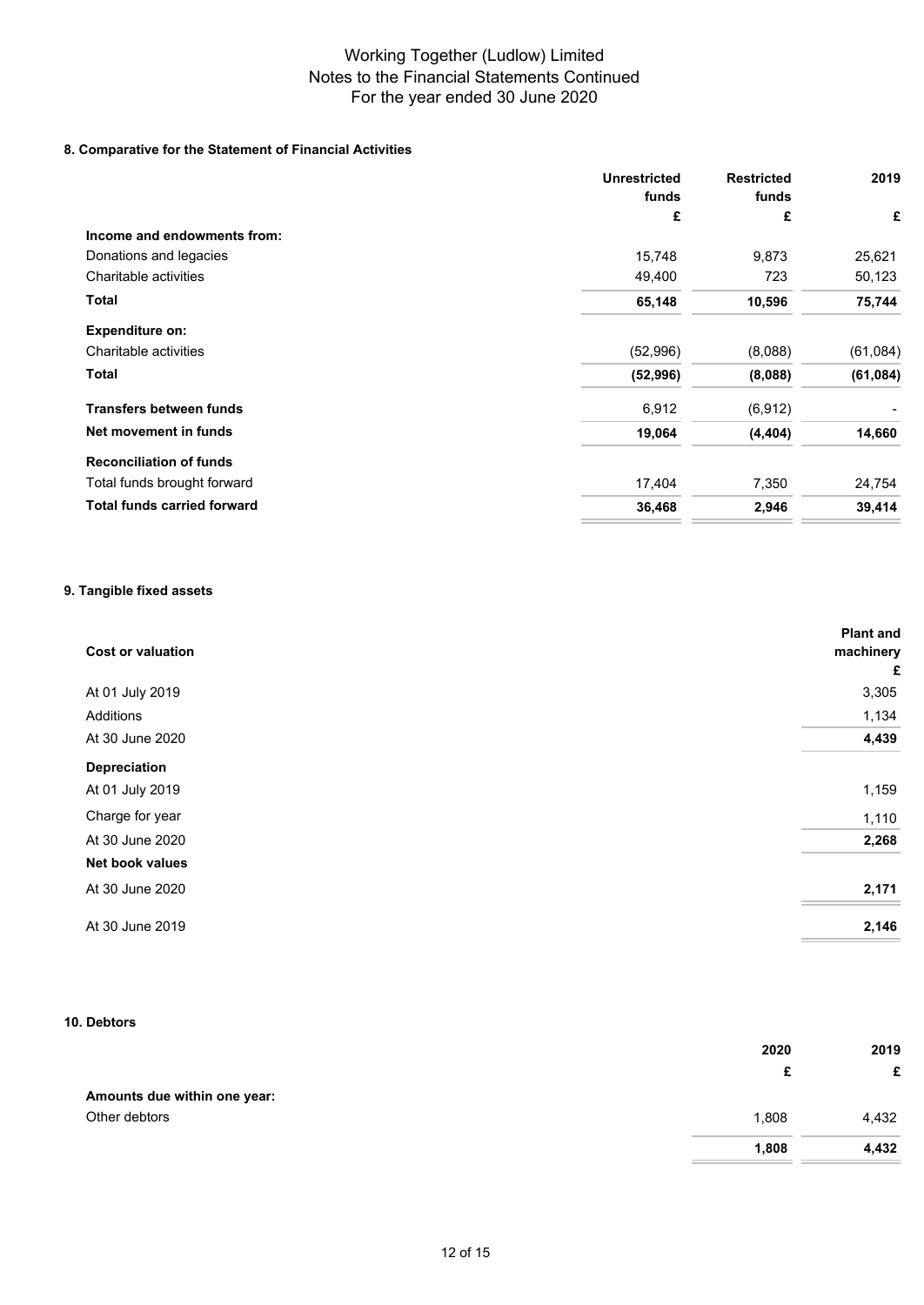## **11. Creditors: amounts falling due within one year**

|                              | 2020   | 2019           |
|------------------------------|--------|----------------|
|                              | £      | £              |
| Trade creditors              | 545    | 935            |
| Other creditors              | 1,949  | $\blacksquare$ |
| Accruals and deferred income | 12,477 | 14,550         |
|                              | 14,971 | 15,485         |

## **12. Movement in funds**

#### **Unrestricted Funds**

|                    | <b>Balance at</b><br>01/07/2019 | Incoming<br>resources | Outgoing<br>resources | <b>Transfers</b>         | <b>Balance at</b><br>30/06/2020 |
|--------------------|---------------------------------|-----------------------|-----------------------|--------------------------|---------------------------------|
|                    | £                               | £                     | £                     | £                        | £                               |
| General            |                                 |                       |                       |                          |                                 |
| <b>Diversity</b>   | 14,651                          | 1,925                 | (1,604)               | $\overline{\phantom{0}}$ | 14,972                          |
| Daytime Activities | 21,817                          | 66,274                | (43, 264)             | $\overline{\phantom{0}}$ | 44,827                          |
|                    | 36,468                          | 68,199                | (44, 868)             | ٠                        | 59,799                          |

## **Unrestricted Funds - Previous year**

|                           | <b>Balance at</b><br>01/07/2018 | Incoming<br>resources | Outgoing<br>resources | <b>Transfers</b> | <b>Balance at</b><br>30/06/2019 |
|---------------------------|---------------------------------|-----------------------|-----------------------|------------------|---------------------------------|
|                           | £                               | £                     | £                     | £                | £                               |
| General                   |                                 |                       |                       |                  |                                 |
| <b>Diversity</b>          | $\,$ $\,$                       | 11,162                | (3, 423)              | 6,912            | 14,651                          |
| <b>Daytime Activities</b> | 17.404                          | 53,986                | (49, 573)             |                  | 21,817                          |
|                           | 17,404                          | 65,148                | (52, 996)             | 6,912            | 36,468                          |

## **Purpose of unrestricted Funds**

### **Diversity**

This project provdes members with activities and events that help them to build confidence and improve their communication skills both within the group and the wider public.

### Daytime Activities

This fund includes the income and expenditure relating to food production, sewing bee, pickling, sports and writers clubs.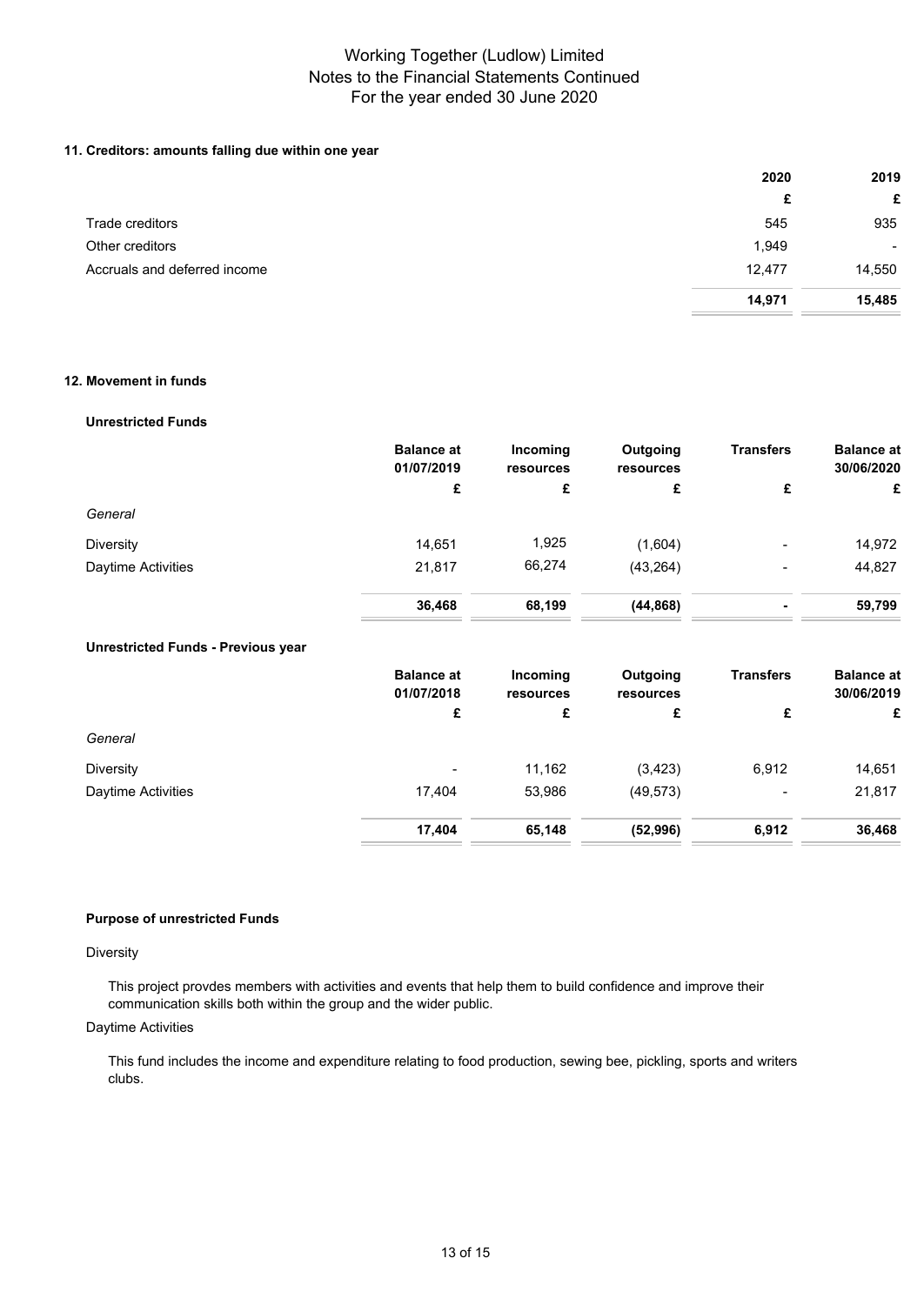## **Restricted Funds**

|                       | <b>Balance at</b><br>01/07/2019 | Incoming<br>resources | Outgoing<br>resources | <b>Transfers</b>         | <b>Balance at</b><br>30/06/2020 |
|-----------------------|---------------------------------|-----------------------|-----------------------|--------------------------|---------------------------------|
|                       |                                 |                       |                       |                          | £                               |
| <b>Community Fund</b> | ۰                               | 27,500                | (27, 500)             | $\overline{\phantom{0}}$ | ۰                               |
| Youth Club            | 2.946                           | 10.893                | (9, 182)              |                          | 4,657                           |
|                       | 2,946                           | 38,393                | (36, 682)             |                          | 4,657                           |

### **Restricted Funds - Previous year**

| <b>Balance at</b><br>01/07/2018 | Incoming<br>resources    | Outgoing<br>resources | <b>Transfers</b> | <b>Balance at</b><br>30/06/2019 |
|---------------------------------|--------------------------|-----------------------|------------------|---------------------------------|
| £                               | £                        | £                     | c                | £                               |
| 438                             | $\overline{\phantom{0}}$ | -                     | (438)            | $\blacksquare$                  |
| 6,912                           | 10.596                   | (8.088)               | (6, 474)         | 2,946                           |
| 7,350                           | 10.596                   | (8,088)               | (6, 912)         | 2,946                           |
|                                 |                          |                       |                  |                                 |

## **Purpose of restricted funds**

## Youth Club

This project is funded by Children in Need to provide Youth Club facilities for 11 to 18 years olds.

### Enterprise

The Enterprise project has ended.

## Community Fund

The Communty Fund awarded a grant from 2019 to 2021 to enable Working Together to develop and expand its activities by launching a new and improved daytime service offer, increasing accessibilty and providing opportunties for wider social inclusion for its members. The funding covers the cost of core staffing, sessional workers for activities, activity costs, volunteer expenses, venue hire and organisational overheads.

#### **13. Analysis of net assets between funds**

|                           | Tangible<br>fixed assets | Net current<br>assets /<br>(liabilities) | <b>Net Assets</b> |
|---------------------------|--------------------------|------------------------------------------|-------------------|
|                           | £                        | £                                        | £                 |
| <b>Unrestricted funds</b> |                          |                                          |                   |
| General                   |                          |                                          |                   |
| Diversity                 | 97                       | 14,875                                   | 14,972            |
| Daytime Activities        | 1,617                    | 43,210                                   | 44,827            |
| <b>Restricted funds</b>   |                          |                                          |                   |
| Youth Club                | 457                      | 4,200                                    | 4,657             |
|                           | 2,171                    | 62,285                                   | 64,456            |